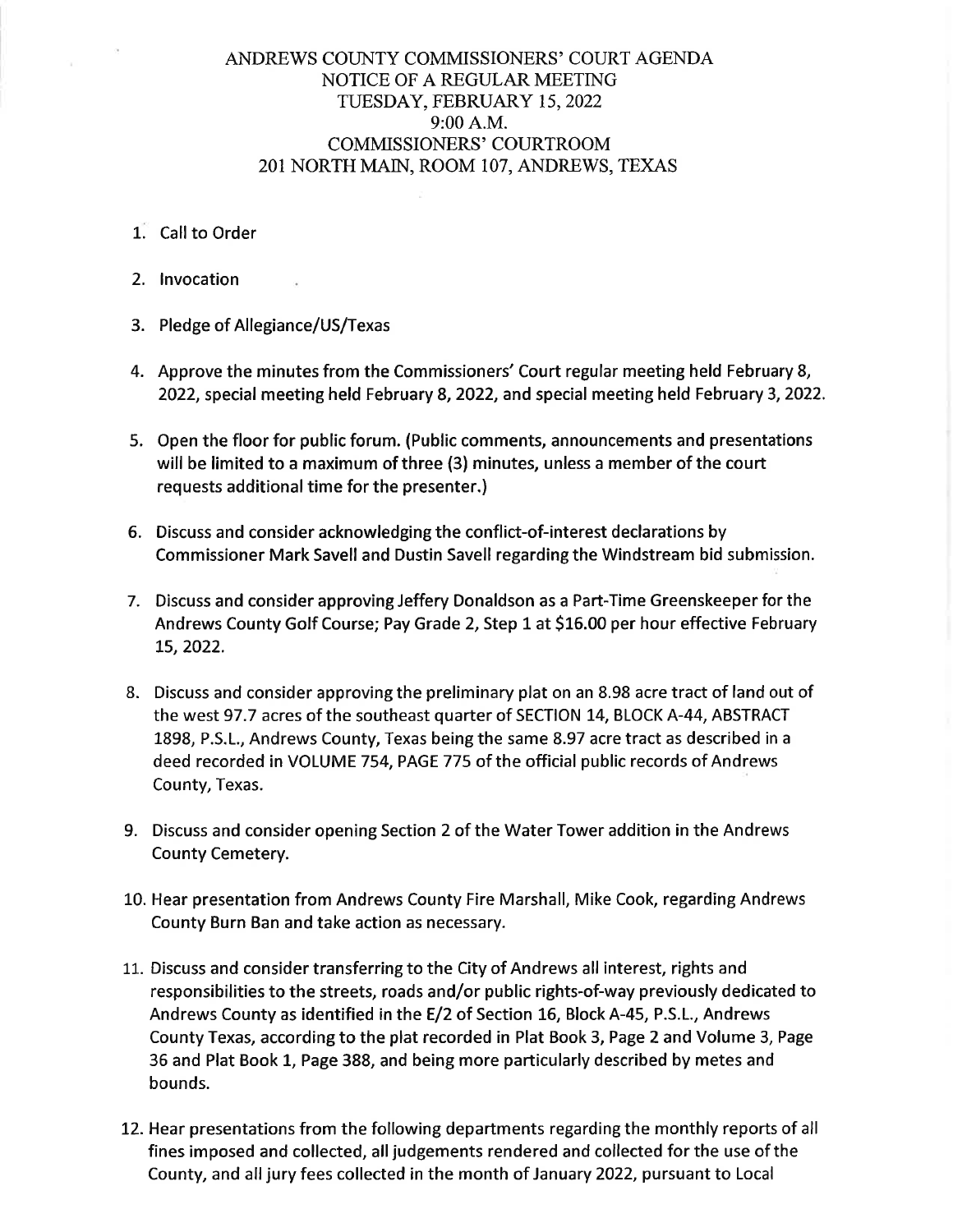Government Code 114.044 and Texas Government Code 51.402: Mary Jane Baeza, Justice of the Peace 1 and Neri Flores, Justice of the Peace 2.

- 13. Hear presentation from Andrews County Tax Assessor Collector, Robin Harper, regarding monthly report and disposition of Andrews County taxes collected for the months of December 2O2L and January 2022
- 14. Hear presentation from the following department regarding the monthly report of all fines imposed and collected, alljudgements rendered and collected for the use of the County, and all jury fees collected in the month of January 2022, pursuant to Local Government Code 114.044 and Texas Government Code 51.402: Vicki Scott, County
- Clerk.
- L5. Consider approving the various budget amendments for the 2O2L-2022 Budget years under Local Government Code 111.010(d).
- 16. Consider approving the payment of financial obligations and payroll for Andrews County and cancel all warrants.
- 17. Entertain a motion to adjourn

Persons who do not wish to attend the Andrews County Commissioners' Court Meeting in person may join YiaZoom Feed at:

https://us02web.zoom.us/i/83616147868?pwd=aVFJ0IVak5RMFNOenFYTINGY3pIUT09

Meeting ID: 878 8223 3038, Passcode: 473152, One Tap Mobile: +13462487799

In accordance with Title III of the American with Disabilities Act, we invite all attendees to advise us of any special accommodations due to disability. Please submit your request as far as possible in advance of the meeting you wish to attend.

As authorized by the Texas Govenrment Code, the Commissioner's Count of Andrews County, Texas reserves the right to adjourn into Executive Session at any time during this meeting to discuss any of the matters listed above as they may relate to Texas Government Code Section 551.071(l) Consultation with Attorney about pending or contemplated litigation or settlement offers. Texas Govemment Code Section 551.071(2) (Consultation with Attorney when the Attorneys obligations under the Texas Disciplinary Rules of Professional Conduct of the State Bar of Texas conflicts with Chapter 551 of the Texas Government Code). Texas Government Code Section 551.072 (Deliberations about Real Property), Texas Government Code 551.073 (Deliberations about Gifts and Donations), Texas Govemment code 551.074 (Personnel Matters), Texas Government Code 551.0745 (Deliberations about a County Advisory Body), Texas Government Code 55 1 .076 (Deliberations about Security Devices), and Texas Government Code 551.087 (Economic Negotiations). In the event that the Court adjourns into Executive Session unless otherwise specified on the agenda, the Court will announce any other parties who are authorized to be present during the dqliperations in Executive Session and will announce under that section of the Texas Government Code the

Commissioners Court is using as its authority to inter to Executive Session.<br>A architecture of the settlement of the settlement of the settlement of the settlement of the settlement of the settlement of the settlement of

Charlie Falcon, County-Judge